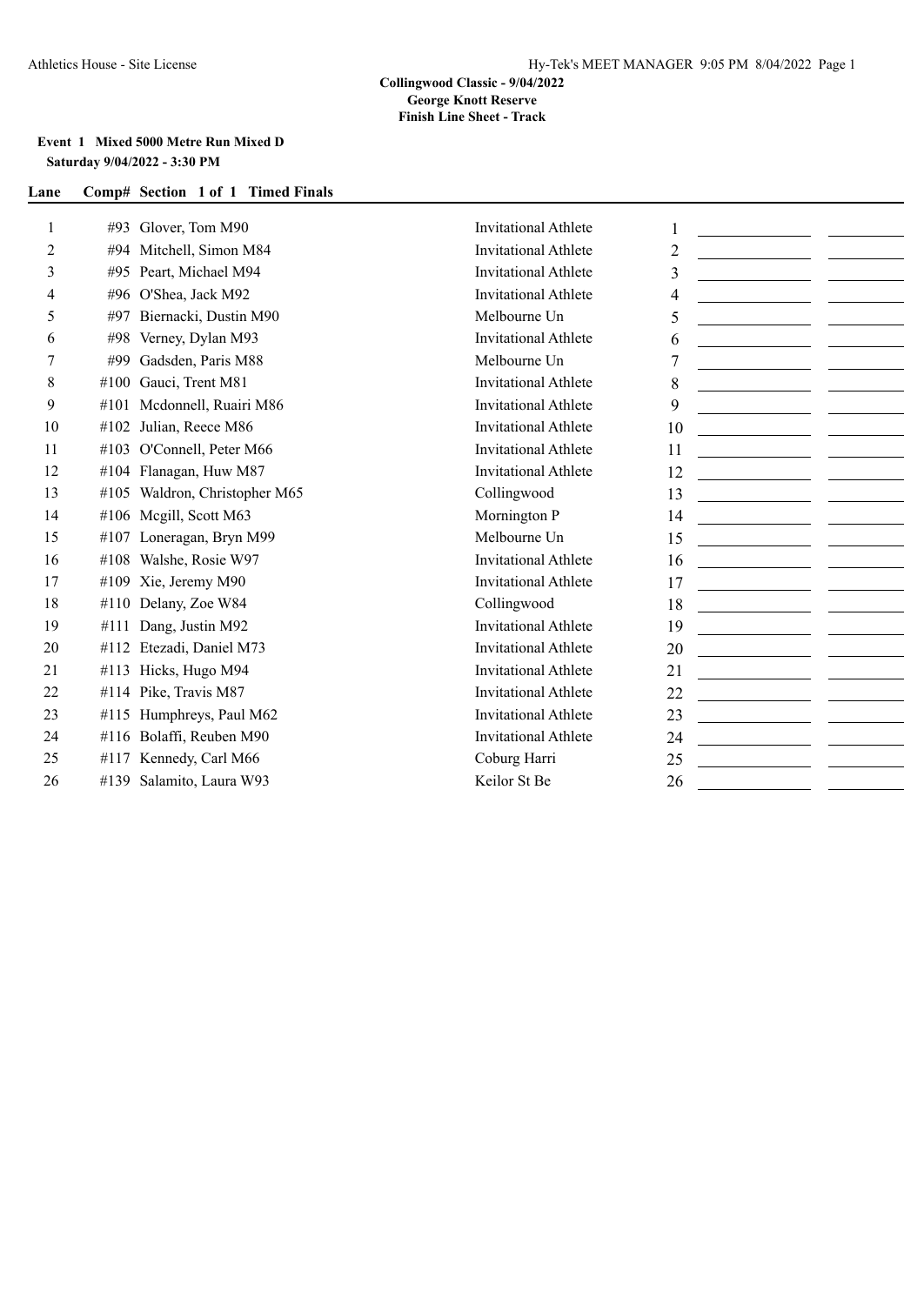### **Event 2 Mixed 5000 Metre Run Mixed C Saturday 9/04/2022 - 4:00 PM**

| 1  | Ueda, Erik M93<br>#68           | Melbourne Un                | <u> 1989 - Johann Barbara, martin a</u>                                     |
|----|---------------------------------|-----------------------------|-----------------------------------------------------------------------------|
| 2  | Barnes, Blake M01<br>#69        | Diamond Vall                | 2                                                                           |
| 3  | Taylor, Will M78<br>#70         | <b>Invitational Athlete</b> | 3                                                                           |
| 4  | Goulis, Jimmy M72<br>#71        | Melbourne Un                | 4                                                                           |
| 5  | Paige, Anthony M83<br>#72       | Doncaster Athletic Club     | 5<br><u> 1990 - Johann Barbara, martxa alemani</u> a                        |
| 6  | O'Brien, Alasdair M94<br>#73    | Knox Athletic Club          | 6<br><u> 1980 - Jan Jawa Barat, masjid a shekara t</u>                      |
| 7  | Bhuller, Shyam M01<br>#74       | Melbourne Un                | 7<br><u> 1989 - Johann Barn, mars et al. (</u> † 1920)                      |
| 8  | Gurjer, Ranveer M99<br>#75      | Box Hill Athletic Club      | 8                                                                           |
| 9  | Sayce, Cameron M95<br>#76       | Yarra Ranges Athletics      | 9<br><u> 1990 - Johann John Stone, markin samti sonale oli</u>              |
| 10 | Byrne, Jared M87<br>#77         | Yarra Ranges Athletics      | 10                                                                          |
| 11 | Kassabis, Mitchell M90<br>#79   | <b>Invitational Athlete</b> | 11<br><u> 1990 - Johann Marie Barn, mars an t-Amerikaansk konst</u>         |
| 12 | Sazzad, Radeyan M91<br>#80      | Coburg Harri                | 12                                                                          |
| 13 | Cheb, Ken M02<br>#81            | Invitational Athlete        | 13                                                                          |
| 14 | Arnold, Sam M92<br>#82          | <b>Athletics Essendon</b>   | 14                                                                          |
| 15 | Hall, James M90<br>#83          | <b>Invitational Athlete</b> | 15                                                                          |
| 16 | Groulier, Eric M85<br>#84       | <b>Invitational Athlete</b> | 16                                                                          |
| 17 | Haines, Zac M86<br>#85          | <b>Invitational Athlete</b> | 17                                                                          |
| 18 | Quirk, Steven M59<br>#86        | <b>Invitational Athlete</b> | 18                                                                          |
| 19 | Kingwill, Will M93<br>#87       | <b>Invitational Athlete</b> | 19                                                                          |
| 20 | Pentland, Ross M89<br>#88       | South Melbou                | 20<br>the control of the control of the control of                          |
| 21 | Crivelli, Dino M74<br>#89       | Box Hill Athletic Club      | 21<br><u> 1989 - Andrea Britain, amerikan per</u>                           |
| 22 | Jeffery, Justin M80<br>#90      | <b>Invitational Athlete</b> | 22<br><u> 1989 - Johann Marie Barn, mars an t-Amerikaansk kommunister (</u> |
| 23 | Kuti, Dante M00<br>#91          | Melbourne Un                | 23                                                                          |
| 24 | De Castella, Charles M02<br>#92 | Knox Athletic Club          | 24<br>the control of the control of the control of the                      |
|    |                                 |                             |                                                                             |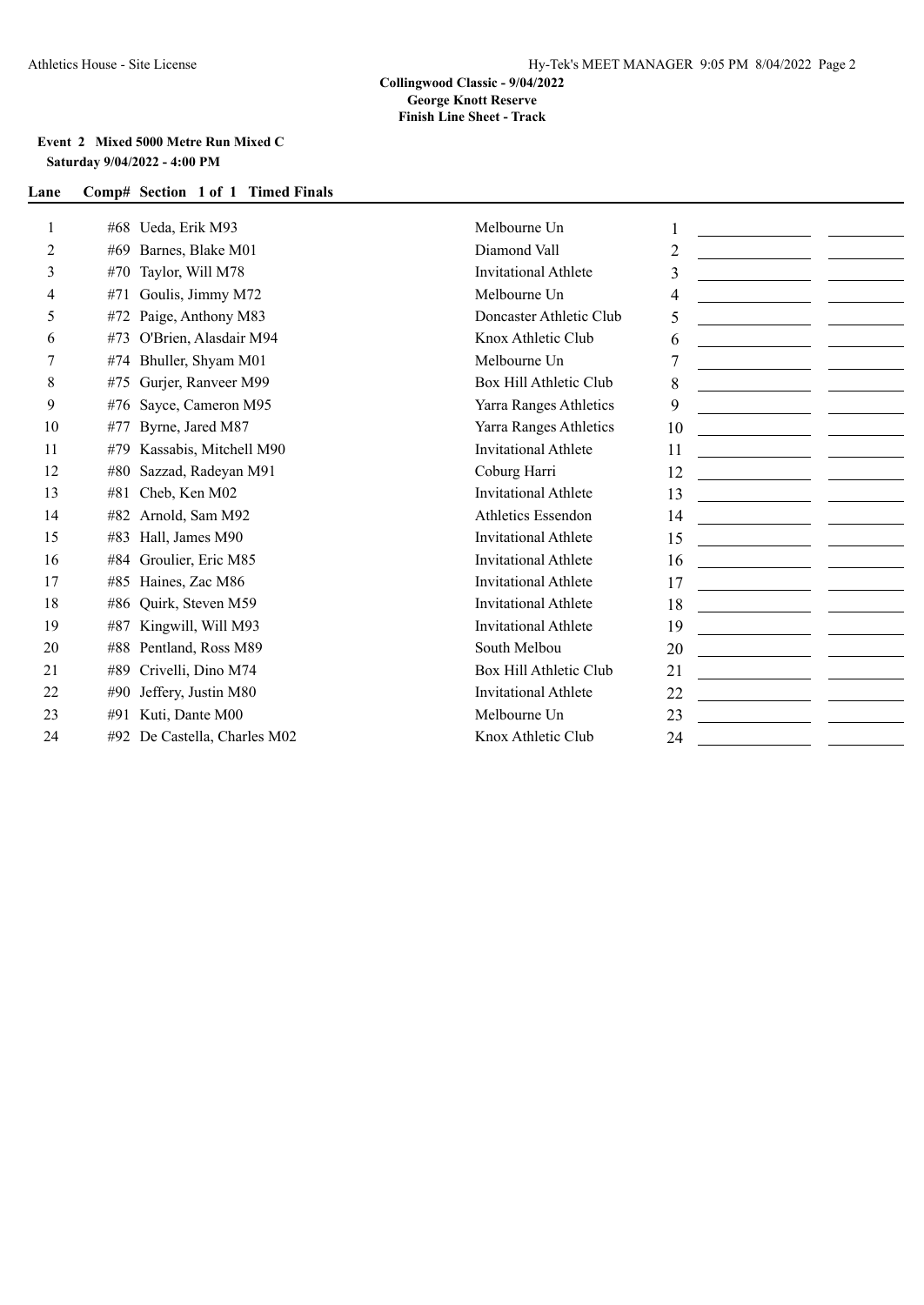### **Event 3 Mixed 5000 Metre Run Mixed B Saturday 9/04/2022 - 4:30 PM**

|    | Tiemens, Nathan M02<br>#48     | Box Hill Athletic Club |                                                                                                                                                                                                                                            |  |
|----|--------------------------------|------------------------|--------------------------------------------------------------------------------------------------------------------------------------------------------------------------------------------------------------------------------------------|--|
| 2  | Hawkes, Ash M93<br>#49         | Invitational Athlete   | 2                                                                                                                                                                                                                                          |  |
| 3  | Meade, Xavier M92<br>#50       | Collingwood            | 3                                                                                                                                                                                                                                          |  |
| 4  | Nicholson, Luke M01<br>#51     | Invitational Athlete   | 4                                                                                                                                                                                                                                          |  |
| 5  | Waller, Sho M89<br>#52         | Melbourne Un           | 5<br><u> 1990 - Johann John Stone, markin samti samti samti samti samti samti samti samti samti samti samti samti sa</u>                                                                                                                   |  |
| 6  | Doak, Lachie M93<br>#53        | Deakin Athletic Club   | 6                                                                                                                                                                                                                                          |  |
|    | Ashkettle, Benjamin M88<br>#54 | Invitational Athlete   | <u> 1980 - Andrea Andrew Maria (b. 1980)</u>                                                                                                                                                                                               |  |
| 8  | Wilson, Mitchell M95<br>#55    | Collingwood            | 8                                                                                                                                                                                                                                          |  |
| 9  | Velardo, Daniel M89<br>#56     | Invitational Athlete   | 9<br><u> 1989 - Johann Marie Barn, mars an t-Amerikaansk kommunister (</u>                                                                                                                                                                 |  |
| 10 | Monti, Patrick M92<br>#57      | Invitational Athlete   | 10<br><u> 1990 - Johann Harry Harry Harry Harry Harry Harry Harry Harry Harry Harry Harry Harry Harry Harry Harry Harry Harry Harry Harry Harry Harry Harry Harry Harry Harry Harry Harry Harry Harry Harry Harry Harry Harry Harry Ha</u> |  |
| 11 | Mcintosh, Andrew M93<br>#58    | Collingwood            | 11<br><u> Alexandria (Alexandria)</u>                                                                                                                                                                                                      |  |
| 12 | Low, Samuel M89<br>#59         | Collingwood            | 12<br><u> Albanya (Albanya) (Albanya) (Albanya) (Albanya) (Albanya) (Albanya) (Albanya) (Albanya) (Albanya) (Albanya) (Albanya) (Albanya) (Albanya) (Albanya) (Albanya) (Albanya) (Albanya) (Albanya) (Albanya) (Albanya) (Albanya) (A</u> |  |
| 13 | Duff, Lawson M04<br>#60        | Mornington P           | 13                                                                                                                                                                                                                                         |  |
| 14 | Hilley, Patrick M89<br>#61     | Invitational Athlete   | 14                                                                                                                                                                                                                                         |  |
| 15 | Mex, Isaac M05<br>#62          | Invitational Athlete   | 15<br><u> Albanya (Albanya) (Albanya)</u>                                                                                                                                                                                                  |  |
| 16 | Ryan, Sam M92<br>#63           | Invitational Athlete   | 16<br><u> 1980 - Jan Stein Stein Stein Stein Stein Stein Stein Stein Stein Stein Stein Stein Stein Stein Stein Stein Stein Stein Stein Stein Stein Stein Stein Stein Stein Stein Stein Stein Stein Stein Stein Stein Stein Stein Stein</u> |  |
| 17 | Gardner, Luke M90<br>#64       | Invitational Athlete   | 17                                                                                                                                                                                                                                         |  |
| 18 | Littlejohn, Dylan M84<br>#65   | Diamond Vall           | 18                                                                                                                                                                                                                                         |  |
| 19 | #66 Ogilvie, Richard M89       | Invitational Athlete   | 19<br><u> 1989 - Johann Barbara, martxa a shekara 1980 - An Dùbhlachd ann an Aonaichte ann an Aonaichte ann an Aonaich</u>                                                                                                                 |  |
| 20 | Dillon, Conor M90<br>#67       | Invitational Athlete   | 20<br>the control of the control of the control of                                                                                                                                                                                         |  |
| 21 | #41 Friend, Sam M94            | Invitational Athlete   | 21                                                                                                                                                                                                                                         |  |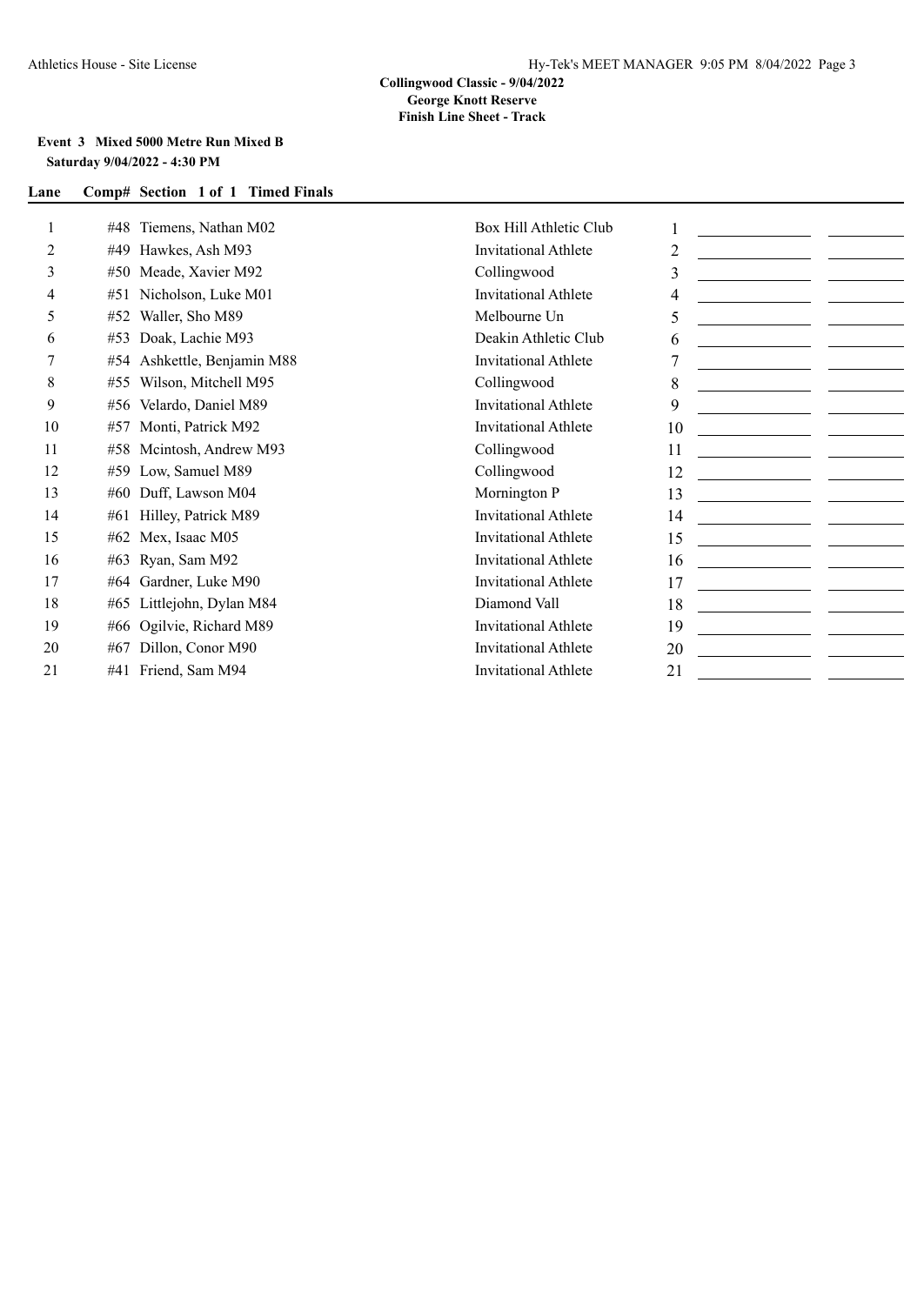#### **Collingwood Classic - 9/04/2022 George Knott Reserve Finish Line Sheet - Track**

## **Event 4 Mixed 10000 Metre Run A Saturday 9/04/2022 - 4:55 PM**

|                | #1  | Reid, Archie M01            | South Bendig                | <u> 1990 - Johann Barbara, martxa alemaniar a</u>                                                                           |                                                                            |
|----------------|-----|-----------------------------|-----------------------------|-----------------------------------------------------------------------------------------------------------------------------|----------------------------------------------------------------------------|
| $\overline{2}$ | #2  | Goldsmith, Callen M99       | Mornington P                | $\overline{2}$                                                                                                              |                                                                            |
| 3              | #3  | Belay, Abere M94            | <b>Athletics Essendon</b>   | 3<br><u> 1989 - Andrea State Barbara, amerikan per</u>                                                                      |                                                                            |
| 4              | #4  | Meginley, Brian M88         | <b>Invitational Athlete</b> | 4                                                                                                                           |                                                                            |
| 5              | #5  | Mcintyre, Klarie M92        | Box Hill Athletic Club      | 5                                                                                                                           |                                                                            |
| 6              | #6  | Rancie, Chris M84           | Diamond Vall                | 6                                                                                                                           | <u> 1990 - Johann Marie Barn, mars ar breist fan de Fryske kommunent (</u> |
| 7              | #7  | Giakoumis, Jonathan M99     | Old Scotch Athletic Club    |                                                                                                                             |                                                                            |
| 8              | #8  | Mccarthy, Hugh M83          | <b>Invitational Athlete</b> | 8                                                                                                                           |                                                                            |
| 9              | #9  | Mcdonald, Alistair M78      | <b>Western Athletics</b>    | 9                                                                                                                           |                                                                            |
| 10             | #10 | Kolodziejczyk, Tom M95      | <b>Invitational Athlete</b> | 10                                                                                                                          |                                                                            |
| 11             | #11 | Mcclean, Hamish M90         | Collingwood                 | 11                                                                                                                          |                                                                            |
| 12             |     | $#12$ Curran, Justin M80    | <b>Invitational Athlete</b> | 12                                                                                                                          |                                                                            |
| 13             |     | #13 Wilson, Vanessa W81     | Old Scotch Athletic Club    | 13                                                                                                                          |                                                                            |
| 14             |     | #14 Jacobson, Charles M80   | Diamond Vall                | 14<br><u> 1999 - Johann Barbara, martxa eta politikar</u>                                                                   |                                                                            |
| 15             | #15 | Russell, Steven M83         | <b>Invitational Athlete</b> | 15                                                                                                                          |                                                                            |
| 16             |     | #16 Nicholls, Patrick M00   | Melbourne Un                | 16<br><u> 1990 - Jan Barbara (h. 1980).</u><br>Digwyddiadau a cyfeiriadau (h. 1900).                                        |                                                                            |
| 17             | #17 | Swaddle, Michael M92        | <b>Invitational Athlete</b> | 17                                                                                                                          |                                                                            |
| 18             |     | #18 Anthony, Alexandria W91 | <b>Invitational Athlete</b> | 18<br><u> 1990 - Johann Harry Harry Harry Harry Harry Harry Harry Harry Harry Harry Harry Harry Harry Harry Harry Harry</u> |                                                                            |
| 19             |     | #19 Undrill, Julie-Ann W82  | Collingwood                 | 19                                                                                                                          |                                                                            |
| 20             |     | #20 Nguyen, Quan M03        | Melbourne Un                | 20                                                                                                                          |                                                                            |
| 21             |     | #21 Liu, Ning M01           | <b>Invitational Athlete</b> | 21                                                                                                                          |                                                                            |
| 22             |     | #22 Mcsweeney, Maryanne W85 | <b>Invitational Athlete</b> | 22                                                                                                                          |                                                                            |
| 23             |     | #23 Mcsweeney, Steve M83    | <b>Invitational Athlete</b> | 23                                                                                                                          |                                                                            |
| 24             |     | #24 Sutton, Rob M61         | <b>Invitational Athlete</b> | 24                                                                                                                          | <u> 1989 - Jan Barnett, fransk politiker (</u>                             |
|                |     |                             |                             |                                                                                                                             |                                                                            |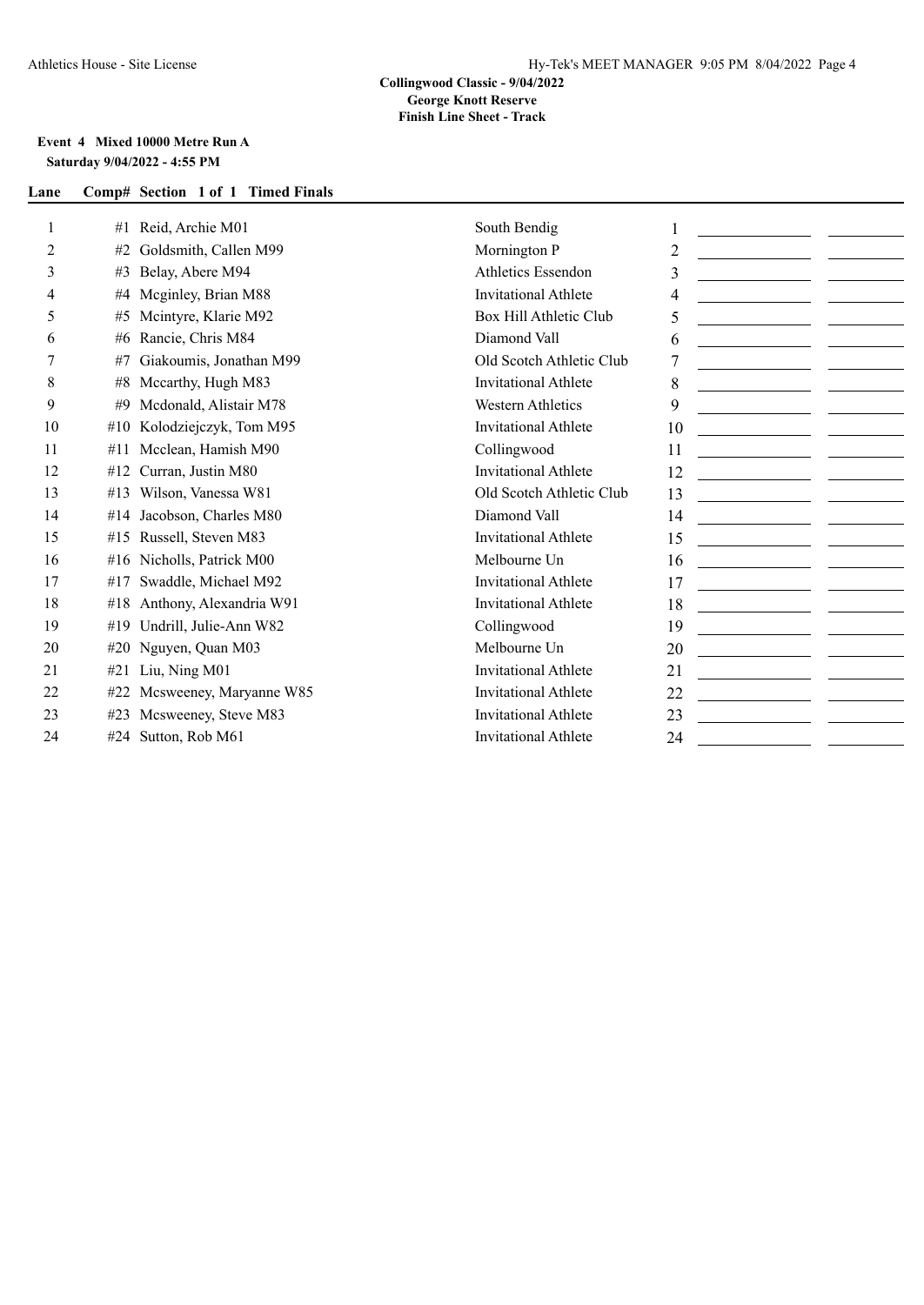### **Event 5 Women 5000 Metre Run A Saturday 9/04/2022 - 5:50 PM**

| 1  | #118 Williams, Brooke 90           | <b>Albury Athletics</b>     |    | <u> 1990 - John Harry Barn, mars and de Branch and de Branch and de Branch and de Branch and de Branch and de Bra</u> |  |
|----|------------------------------------|-----------------------------|----|-----------------------------------------------------------------------------------------------------------------------|--|
| 2  | Mason, Kate 88<br>#119             | Frankston Athletic Club     | 2  |                                                                                                                       |  |
| 3  | #120<br>Jason, Jess 95             | Invitational Athlete        | 3  | <u> 1980 - Johann John Stein, mars eta industrial eta industrial eta industrial eta industrial eta industrial et</u>  |  |
| 4  | Humphrey, Brigitte 90<br>#121      | St Stephens                 | 4  |                                                                                                                       |  |
| 5  | Skaltsonis, Victoria 98<br>#122    | Box Hill Athletic Club      | 5  | <u> 1980 - Andrea Aonaich an Chomhair Aonaich an t-</u>                                                               |  |
| 6  | Bucki-Smith, Aleksandra 97<br>#123 | Melbourne Un                | 6  |                                                                                                                       |  |
|    | #124 Rinaudo, Lydia 82             | Doncaster Athletic Club     |    |                                                                                                                       |  |
| 8  | Brough, Abigail 90<br>#125         | Invitational Athlete        | 8  | <u> 1990 - Johann Barbara, martxa al</u>                                                                              |  |
| 9  | #126 George, Hayley 00             | Box Hill Athletic Club      | 9  |                                                                                                                       |  |
| 10 | Norney, Julie 68<br>#127           | Box Hill Athletic Club      | 10 |                                                                                                                       |  |
| 11 | Ditchfield, Charlotte 99<br>#128   | <b>Invitational Athlete</b> | 11 |                                                                                                                       |  |
| 12 | Button, Madison 98<br>#129         | Melbourne Un                | 12 | <u> Alexandria (Carlos Alexandria)</u>                                                                                |  |
| 13 | Polak, Molly 94<br>#130            | Invitational Athlete        | 13 |                                                                                                                       |  |
| 14 | Jayamaha, Sarah 82<br>#131         | Invitational Athlete        | 14 |                                                                                                                       |  |
| 15 | Meginnity, Carine 86<br>#132       | <b>Invitational Athlete</b> | 15 |                                                                                                                       |  |
| 16 | Bakogianis, Anna 93<br>#133        | <b>Invitational Athlete</b> | 16 |                                                                                                                       |  |
| 17 | Shinners, Alli 90<br>#134          | <b>Invitational Athlete</b> | 17 | <u> Alexandria (Alexandria Alexandria)</u>                                                                            |  |
| 18 | Eddy, Eliza 80<br>#135             | Deakin Athletic Club        | 18 |                                                                                                                       |  |
| 19 | #136 Callahan, Ruby 09             | Collingwood                 | 19 |                                                                                                                       |  |
| 20 | Ward, Katie 92<br>#137             | Collingwood                 | 20 |                                                                                                                       |  |
| 21 | Young, Caitlin 01<br>#138          | <b>Invitational Athlete</b> | 21 | <u> 1990 - Johann Marie Barn, martin a</u>                                                                            |  |
| 22 | Mukherji, Elizabeth 79<br>#140     | <b>Invitational Athlete</b> | 22 |                                                                                                                       |  |
| 23 | #141 O'Brien, Allyson 77           | Melbourne Un                | 23 | <u> 1999 - Andrea Station Books, amerikansk politiker (d. 1989)</u>                                                   |  |